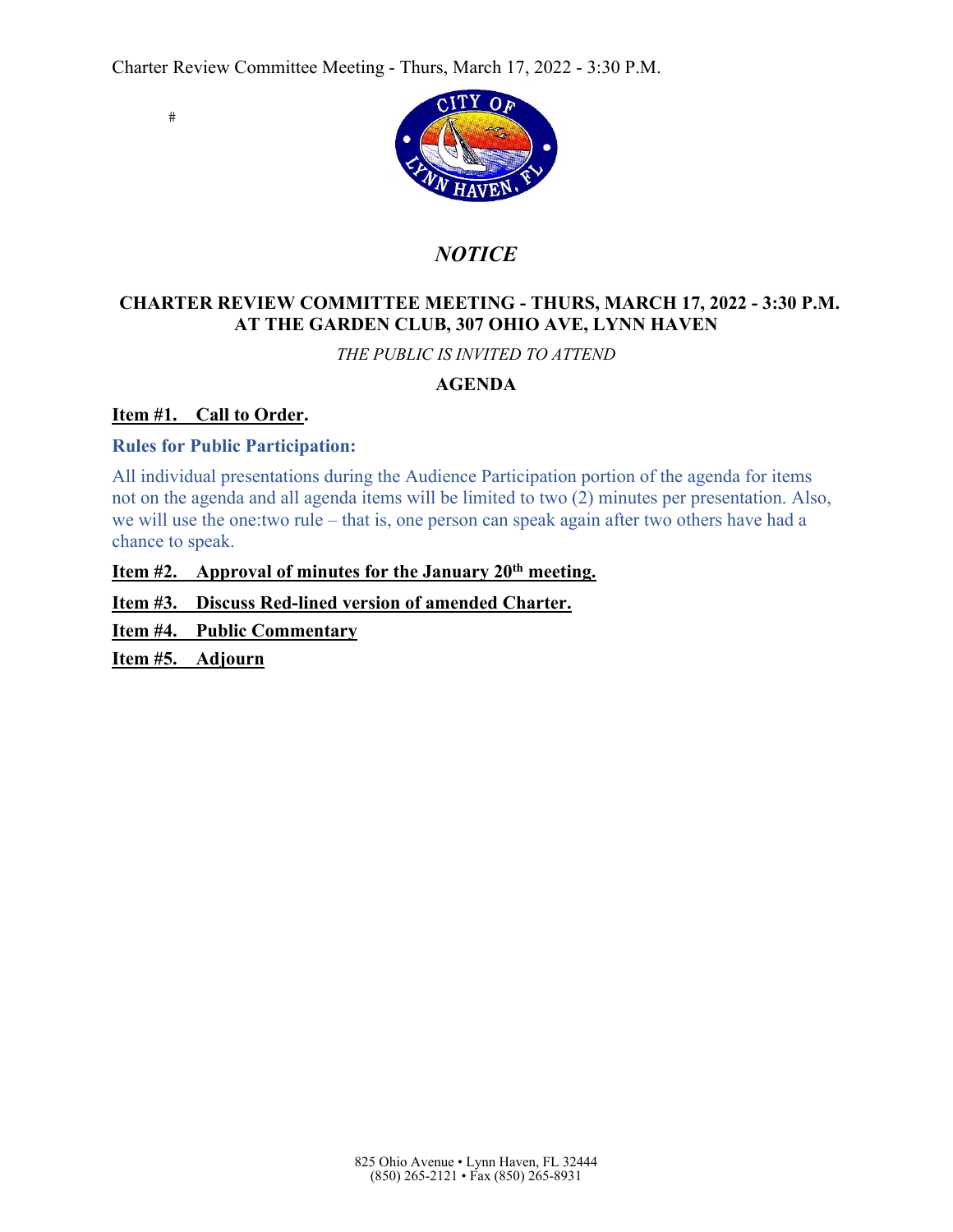**Page 1** 

# **THURSDAY, JANUARY 20, 2022 CHARTER REVIEW COMMITTEE MEETING – 3:30 P.M.**

**Present:** George Hines, Chair Gerri Parker, Deputy Chair Linda Mishler Jim Frishkorn Vickie Gainer, City Manager Kevin Obos, City Attorney

**Apologies:** Joanne Cox

**Item #1. Call to Order.** The Chairman called the meeting to order at 3:32 P.M.

# **Item #2. Approval of minutes for the November 18th meeting.**

The Chair asked if there were any queries regarding the previous minutes.

| There were none.       |                                  |
|------------------------|----------------------------------|
| Motion by Ms. Mishler: | To approve the previous minutes. |
| Second to the motion   | Mr. Frishkorn                    |
| On Vote:               |                                  |
| Mishler                | aye                              |
| Frishkorn              | aye                              |
| Parker                 | aye                              |
| Hines                  | Motion passed: 4-0<br>aye        |
|                        |                                  |

Chair reminded everyone of the public's need to wait to be recognized before speaking.

# **Item #3. Charter Review Article II (Sec 14A) and Article III (Sec 29 - Sec 30) and Article IV (Sec 31 - Sec 32)**

## **Article II Sec. 14A (tabled from previous meeting)**

Attorney was asked about what he discovered about background checks in regard to Sec 14 in general. The Attorney advised he had done an extensive search of other cities in the County, and it appears there is no background check done for candidates. He feels this may be because if someone is not part of the County, they cannot register to vote so that takes care of it by default because if you cannot register to vote you cannot register as a candidate.

Mark said background checks can be put in the process but if we did who will be screening them, because it won't be him.

Chair asked if it is his recommendation not to put background checks in the charter for candidates. Kevin said not necessary because they're already disqualified if they have a felony.

The Chair said that being the case a new Sec. 14A will not be added to the Charter.

## **Article III Sec. 29-30**

**Sec 29: Same Qualifications.**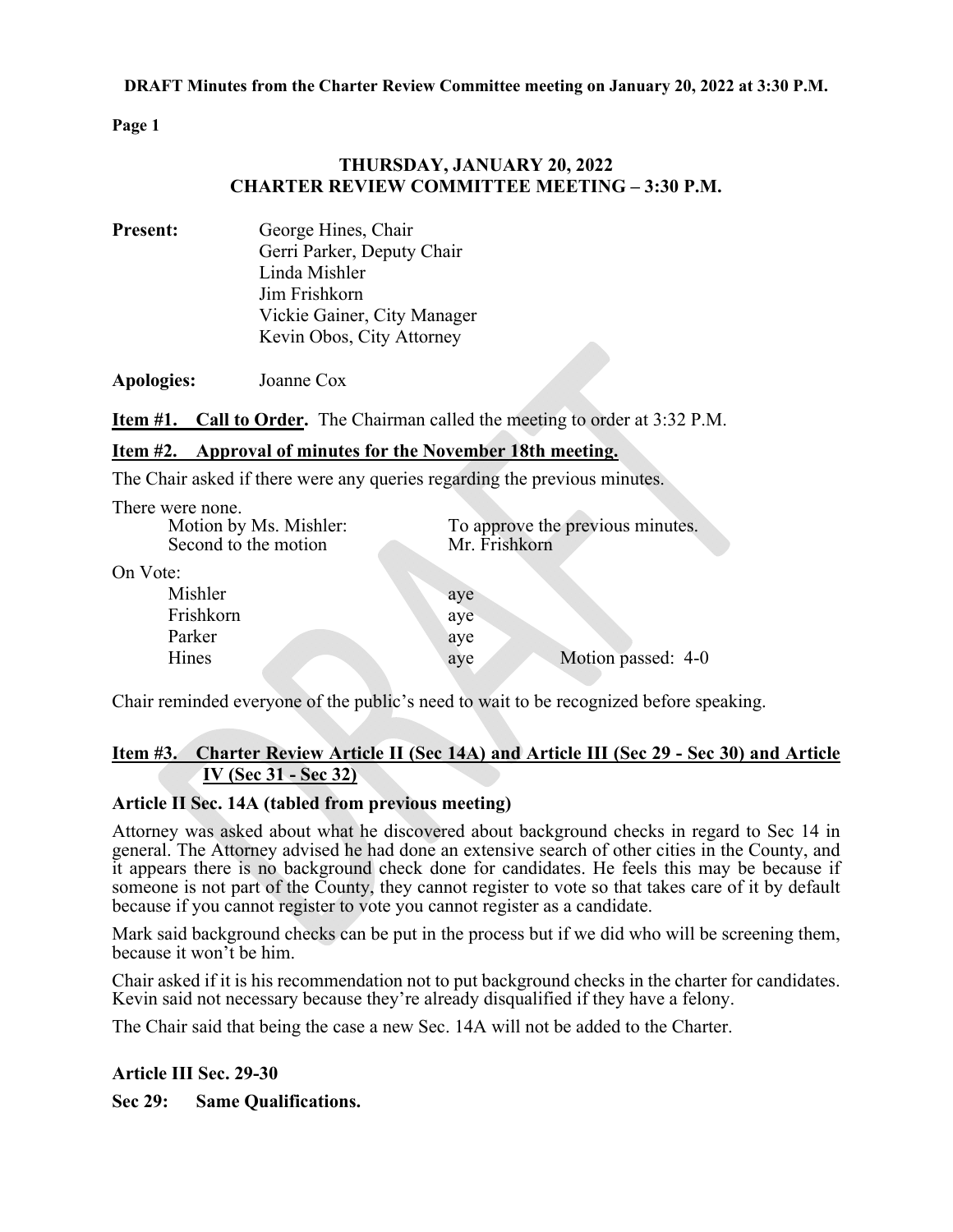## **DRAFT Minutes from the Charter Review Committee meeting on January 20, 2022 at 3:30 P.M.**

## **Page 2**

|          | Motion by Mr. Frishkorn:<br>Second to the motion | Section 29 to stand as is.<br>Ms. Parker |                    |
|----------|--------------------------------------------------|------------------------------------------|--------------------|
| On Vote: |                                                  |                                          |                    |
|          | Frishkorn                                        | aye                                      |                    |
|          | Parker                                           | aye                                      |                    |
|          | Mishler                                          | aye                                      |                    |
|          | <b>Hines</b>                                     | aye                                      | Motion passed: 4-0 |
|          |                                                  |                                          |                    |

## **Sec 30: City Treasurer and Collector.**

Capitalization and comma after collector and Mayor in the first line.

Mr. Frishkorn sought clarity about the second line about whether both those positions would need to sign the checks or just the City Manager? The City Manager confirmed it would be the Mayor and the City Manager who would sign. Ms. Parker asked if there is a City Treasurer. City Manager said no, in the past the Mayor has been that designated person as the Treasurer. Ms. Mishler said that in the previous attempted update this whole section was deleted, so do they just want to delete this entire section or to try to rewrite it, or is it covered somewhere else in the charter?

Everyone confirmed it is not covered elsewhere.

Attorney said they previously added this language to Sec 18 in previously proposed charter and remove this section entirely. Ms. Mishler then asked if we added this in Section 18 this time when we reviewed section 18?

Attorney suggested removing this section and adding to sec 18 after the sentence ending in "... and for all ceremonial purposes", and shall countersign all checks and vouchers prepared by the City Manager."

|          | Motion by Ms. Parker:<br>by the City Manager."<br>Second to the motion | Ms. Mishler | To add to sec 18, after the sentence ending in " and<br>for all ceremonial purposes", and shall countersign all checks and vouchers prepared |
|----------|------------------------------------------------------------------------|-------------|----------------------------------------------------------------------------------------------------------------------------------------------|
| On Vote: |                                                                        |             |                                                                                                                                              |
|          | Parker                                                                 | aye         |                                                                                                                                              |
|          | Mishler                                                                | aye         |                                                                                                                                              |
|          | Frishkorn                                                              | aye         |                                                                                                                                              |
|          | Hines                                                                  | aye         | Motion passed: 4-0                                                                                                                           |
|          |                                                                        |             |                                                                                                                                              |
|          | Motion by Ms. Mishler:<br>Second to the motion                         | Ms. Parker  | to remove Sec 30 all together                                                                                                                |
| On Vote: |                                                                        |             |                                                                                                                                              |
|          | Mishler                                                                | aye         |                                                                                                                                              |
|          | Parker                                                                 | aye         |                                                                                                                                              |
|          | Frishkorn                                                              | aye         |                                                                                                                                              |
|          | Hines                                                                  | aye         | Motion passed: 4-0                                                                                                                           |
|          |                                                                        |             |                                                                                                                                              |

## **Article IV Sec. 31-32**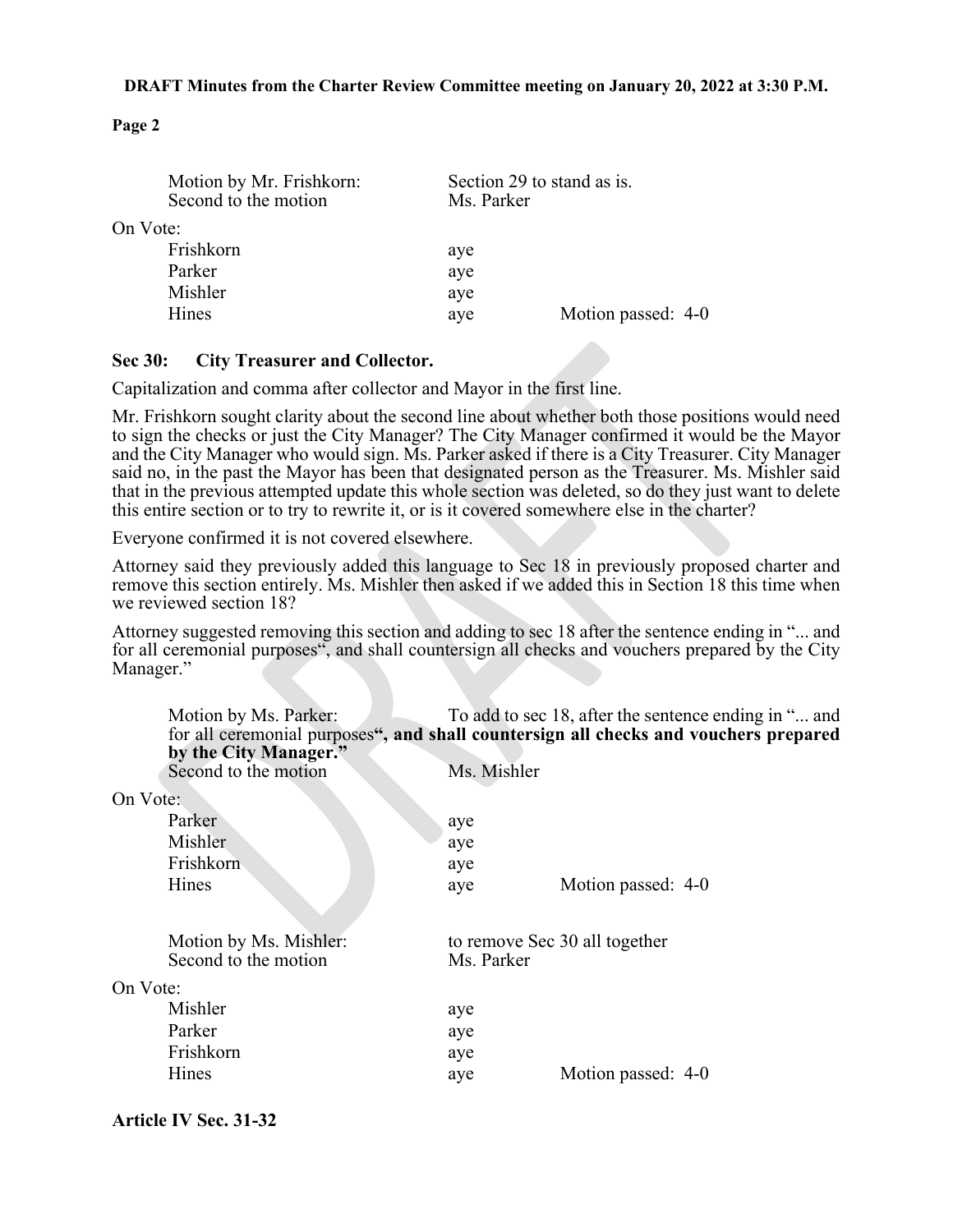## **DRAFT Minutes from the Charter Review Committee meeting on January 20, 2022 at 3:30 P.M.**

## **Page 3**

## **Sec 31: Qualification and Elections of City Commission Candidates.**

Capitalize title words. Change pronouns to gender neutral.

Discussion ensued about the Florida Statute about municipalities having Charter or Ordinance addressing what should happen if a candidate running for office withdraws or is removed from office. Everyone agreed if should be added at the end of this section.

Discussion ensued about the question of a candidate winning by majority rather than by the highest number of votes.

Motion by Ms. Parker: To change it from a majority vote to the candidate with the highest votes.

There being no second to the motion, the motion dies on the floor.

| Motion by Ms. Mishler<br>Second to motion | To approve with changes.<br>Mr. Frishkorn |
|-------------------------------------------|-------------------------------------------|
| On Vote:                                  |                                           |
| Mishler                                   | aye                                       |
| Frishkorn                                 | aye                                       |
| Parker                                    | nay                                       |
| Hines                                     | Motion passed: 3-1<br>aye                 |
|                                           |                                           |

## **Ms. Mishler suggested adding the below words to the end of Section 31:**

If any candidate for office withdraws or is removed from the ballot following the end of the qualifying period, which leaves fewer than two candidates for office, the remaining candidate shall be deemed elected unopposed.

Motion by Mr. Frishkorn add the sentence "If any candidate for office withdraws or is removed from the ballot following the end of the qualifying period, which leaves fewer than two candidates for office, the remaining candidate shall be deemed elected unopposed" to the end of this section.

| Second to motion | Ms. Mishler |                    |
|------------------|-------------|--------------------|
| Vote:            |             |                    |
| Frishkorn        | aye         |                    |
| Mishler          | aye         |                    |
| Parker           | aye         |                    |
| Hines            | aye         | Motion passed: 4-0 |

## **Sec 32: Canvass of returns.**

 $On$ 

Capitalize returns and clerk and inspectors, and results (not result).

 $3<sup>rd</sup>$  line - after "... by the Canvassing Board", change "... at a meeting to be held at 12 noon on the day following the election …" to "at the next regular scheduled commission meeting or a special meeting, whichever one occurs first."

| Motion by Mr. Frishkorn | To approve with changes. |
|-------------------------|--------------------------|
| Second to motion        | Ms. Parker               |
| On Vote:                |                          |

Frishkorn aye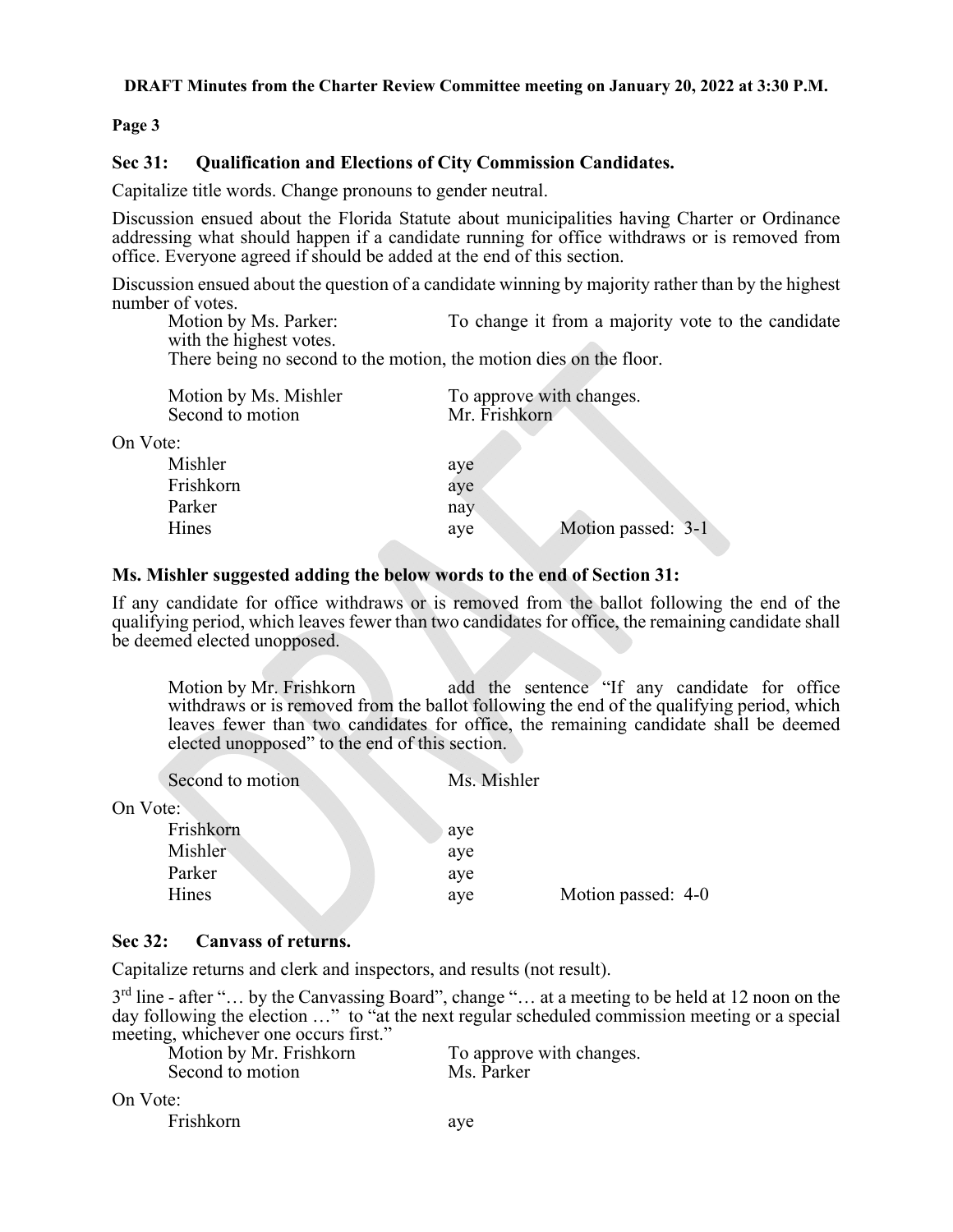## **DRAFT Minutes from the Charter Review Committee meeting on January 20, 2022 at 3:30 P.M.**

**Page 4** 

| Parker  | aye |                    |
|---------|-----|--------------------|
| Mishler | aye |                    |
| Hines   | aye | Motion passed: 4-0 |

# **Final remarks**

Secretary to send the redline version to Kevin for review.

The Committee will receive a final revised, red-lined copy and review at another meeting before presenting it to the commission.

Mishler - as a committee need to decide how the ballot they present to the Commission will look.

Chair would like to schedule this meeting for Thursday, March  $17<sup>th</sup>$  to review the fully revised Charter 3.30pm.

Secretary to email the red-lined version to each committee member by March 3<sup>rd</sup> to review.

## **Item #4. Public Commentary.**

There was none.

# **The Chair asked if there was anything else for the good of the order:**

There was not.

## **Item #5. Adjourn.**

There being no further business the meeting adjourned at 4.20 P.M.

A**PPROVED THIS \_\_\_\_DAY OF \_\_\_\_\_\_\_\_\_\_\_\_ 2022.**

Mr. Hines, Chairman

 $\mathcal{L}=\mathcal{L}$  , where  $\mathcal{L}=\mathcal{L}$  , we have the contribution of  $\mathcal{L}=\mathcal{L}$ 

**ATTEST:** 

Vickie Gainer, City Manager

 $\mathcal{L}=\mathcal{L}=\mathcal{L}=\mathcal{L}=\mathcal{L}=\mathcal{L}=\mathcal{L}=\mathcal{L}=\mathcal{L}=\mathcal{L}=\mathcal{L}=\mathcal{L}=\mathcal{L}=\mathcal{L}=\mathcal{L}=\mathcal{L}=\mathcal{L}=\mathcal{L}=\mathcal{L}=\mathcal{L}=\mathcal{L}=\mathcal{L}=\mathcal{L}=\mathcal{L}=\mathcal{L}=\mathcal{L}=\mathcal{L}=\mathcal{L}=\mathcal{L}=\mathcal{L}=\mathcal{L}=\mathcal{L}=\mathcal{L}=\mathcal{L}=\mathcal{L}=\mathcal{L}=\mathcal{$ 

prepared by Cicelia J Holliday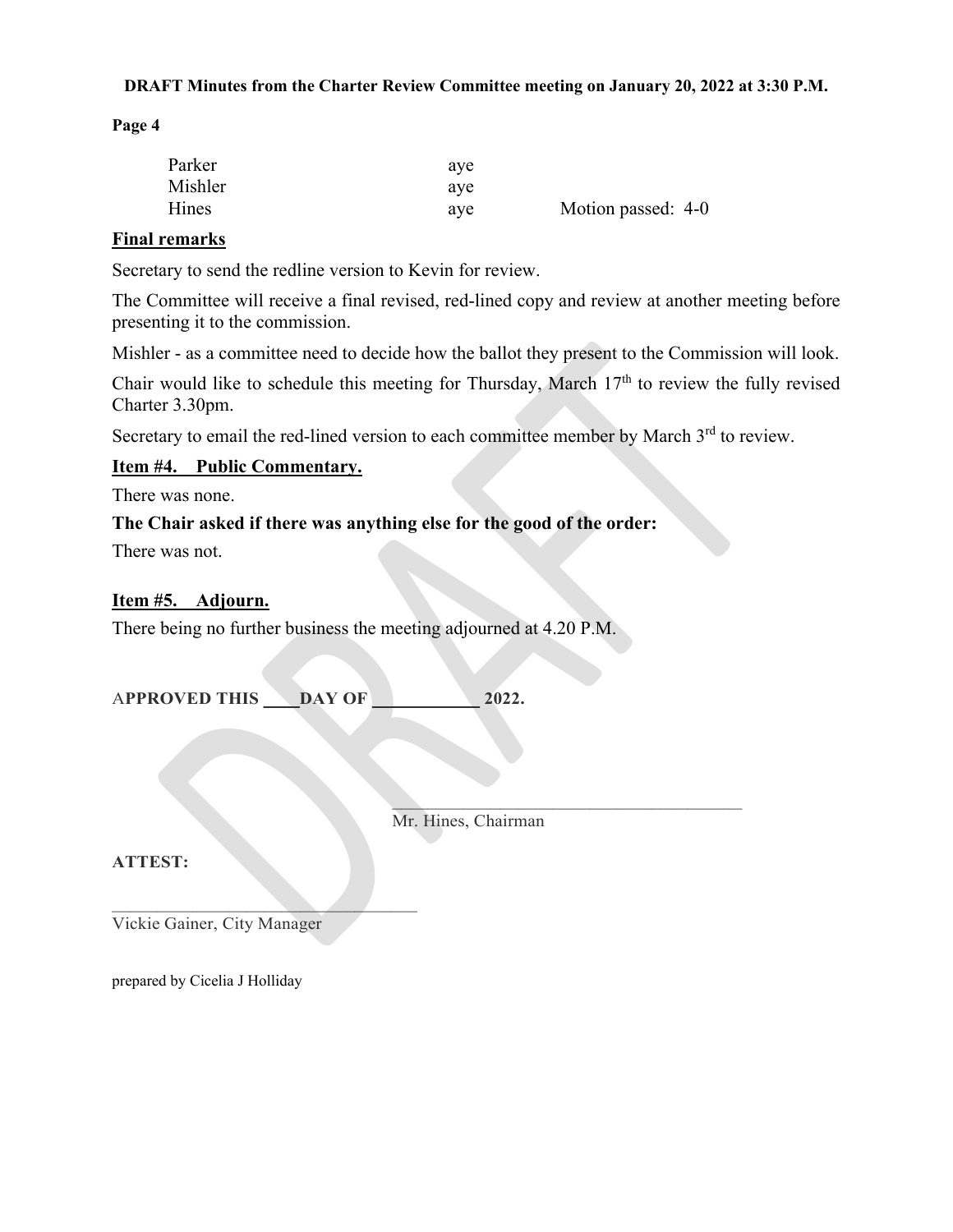### **PART I**

### **CHARTER\***

### **Article I. In General**

| Sec. 1.     | Existing municipality abolished.                                                                                 |                                  |
|-------------|------------------------------------------------------------------------------------------------------------------|----------------------------------|
| Sec. 2.     | Title to property reserved to new municipality.                                                                  |                                  |
| Sec. 3.     | Contracts remain binding.                                                                                        |                                  |
| Sec. 4.     | New municipality created.                                                                                        |                                  |
| Sec. 5.     | Boundaries.                                                                                                      |                                  |
| Sec. 6.     | Powers vested in Commission; designating manner of exercise; abandoned<br>property; payment of ad valorem taxes. | Deleted: c                       |
| Sec. $6A$ . | [Reserved.]                                                                                                      |                                  |
| Sec. 7.     | Same-Generally.                                                                                                  |                                  |
| Sec. 8.     | Same-Police power; general penalty.                                                                              |                                  |
| Sec. 9.     | General laws to apply.                                                                                           |                                  |
| Sec. 9A.    | Charter Review.                                                                                                  | Deleted: [Reserved.]             |
|             | <b>Article II. City Commission</b>                                                                               |                                  |
| Sec. 10.    | Form of government.                                                                                              |                                  |
| Sec. 11.    | Creation; election of members; term limits.                                                                      | <b>Deleted:</b> compensation     |
| Sec. 11A.   | Mayor Commissioner and Commissioner Compensation.                                                                | Formatted: Character scale: 110% |
| Sec. 12.    | Qualifications of members; prohibited interest in City contracts; prohibiting                                    |                                  |
|             | former members from employment.                                                                                  | Deleted: c                       |

|           | former includers from employment.                              | ---------                               |
|-----------|----------------------------------------------------------------|-----------------------------------------|
| Sec. 13.  | [Reserved.]                                                    |                                         |
| Sec. 14.  | Judge of own elections: felony convictions.                    |                                         |
| Sec. 15.  | Vacancies.                                                     |                                         |
| Sec. 15A. | Penalty for unexcused absences.                                | <b>Formatted:</b> Character scale: 100% |
| Sec. 16.  | General law governing City Councils extended to Commissioners. |                                         |
| Sec. 17.  | Mayor-Construed.                                               | <b>Deleted:</b> c                       |

**Deleted:** c **Deleted:** c

**\*Editor's note**--This compilation consists of the Charter, Laws of Fla. (1951), ch. 27685, and all subsequent acts relating to the City of Lynn Haven including Laws of Fla. (1933), ch. 16536, and Laws of Fla. (1937), ch. 18668, which were apparently not superseded by Laws of Fla. (1951), ch. 18668. A comparative table will be found immediately following the Charter which shows the disposition of these acts. The provisions of these acts have been arranged by subject matter and numbered consecutively from one through 129 for purposes of indexing and ease of reference. The origin of all sections is given in a historical citation enclosed in parentheses following each section. Where a section or act has been amended, superseded or repealed by a later act, the amended section will list the amendatory acts in chronological order. Only the latest amendment, however, will be set out herein. The editors have supplied catchlines where necessary, inserted material in brackets where necessary to correct obvious errors or for clarification, and have omitted all titles and enacting, repealing, severability and effective date clauses. The absence of a history note indicates that the provision remains unchanged from the original act. Obvious misspellings have been corrected without notation. For stylistic purposes, a uniform system of headings, catchlines and citations to state statutes has been used.

Subsequently, Ord. No. 711, § 1, adopted Feb. 27, 2001, amended, renumbered and repealed various sections of the Charter. The user's attention is directed to the Charter Comparative Table for a detailed analysis of inclusion of said Ord. No. 711.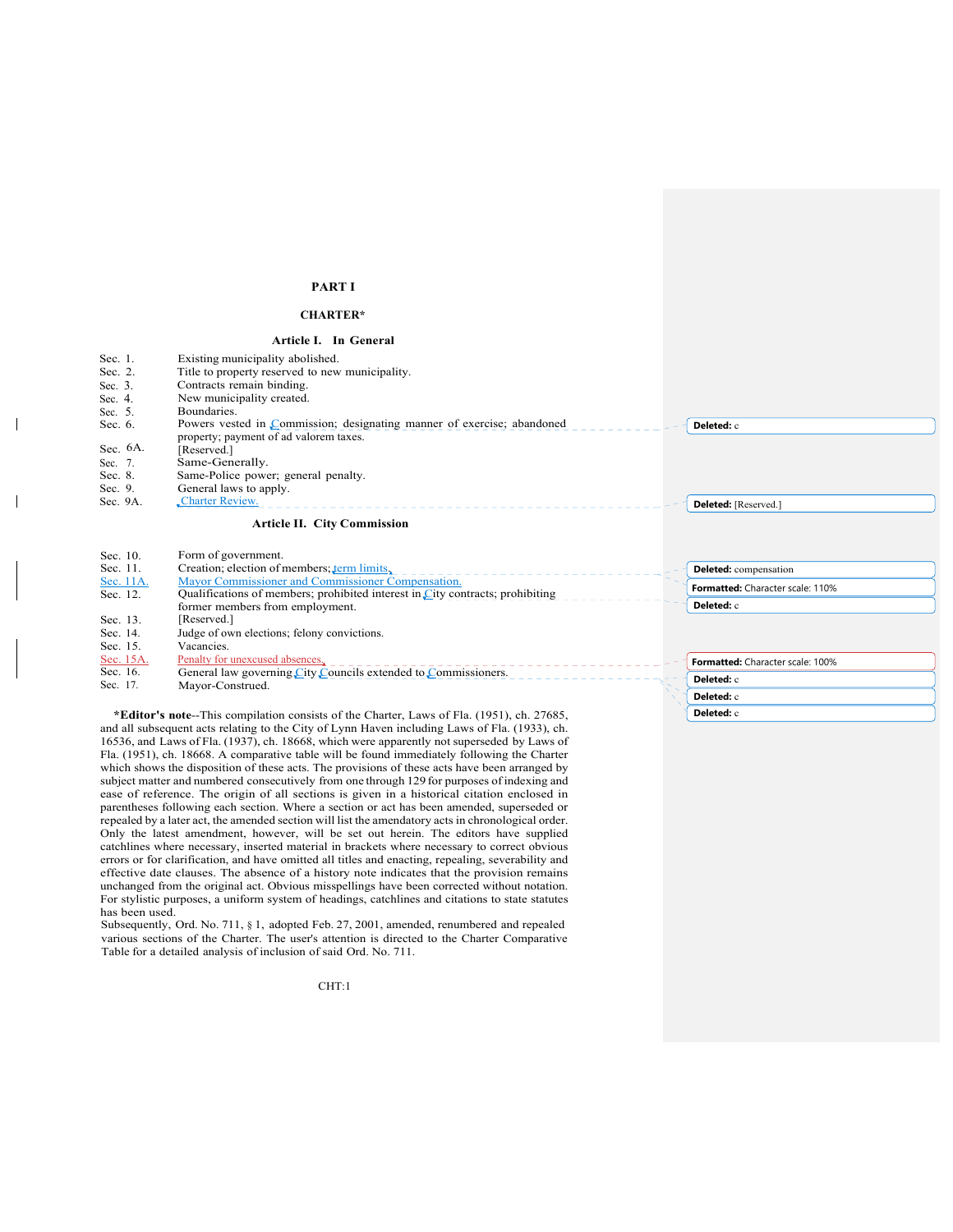### LYNN HAVEN CODE

| Sec. 18.<br>Sec. 19. | Same-Functions and duties.<br>Advisory Boards.        | Deleted: b                                   |
|----------------------|-------------------------------------------------------|----------------------------------------------|
|                      | <b>Article III. Officers and Employees</b>            |                                              |
| Sec. 20.             | Incumbents holding office.                            |                                              |
| Sec. 21.             | Officers and Departments enumerated.                  | Deleted: d                                   |
| Sec. 22.             | Compensation.                                         |                                              |
| Sec. 23.             | Civil service system.                                 |                                              |
| Sec. 24.             | City Manager-Appointment; qualifications; substitute. |                                              |
| Sec. 25.             | Same-Removal.                                         |                                              |
| Sec. 26.             | Same Functions and Responsibilities.                  | <b>Deleted: Powers</b>                       |
| Sec. 27.             | City attorney-Appointment; duties.                    | <b>Deleted:</b> duties                       |
| Sec. 28.             | [Reserved].<br>______________________                 |                                              |
| Sec. 29.             | Same-Qualifications.                                  | <b>Deleted:</b> Same-Additional duties       |
| Sec. 30.             | [Reserved].                                           | <b>Deleted:</b> City treasurer and collector |
|                      | <b>Article IV. Elections</b>                          |                                              |

Sec. 31. Qualifications and election of City Commission Candidates. Canvass of returns.

Sec. 32.

 $\overline{1}$ 

 $\overline{1}$ 

 $\mathbf{I}$  $\overline{\phantom{a}}$  $\overline{\phantom{a}}$ 

 $\mathbf{I}$ 

**Formatted:** Right: 1.96", Space Before: 0 pt, Line spacing: single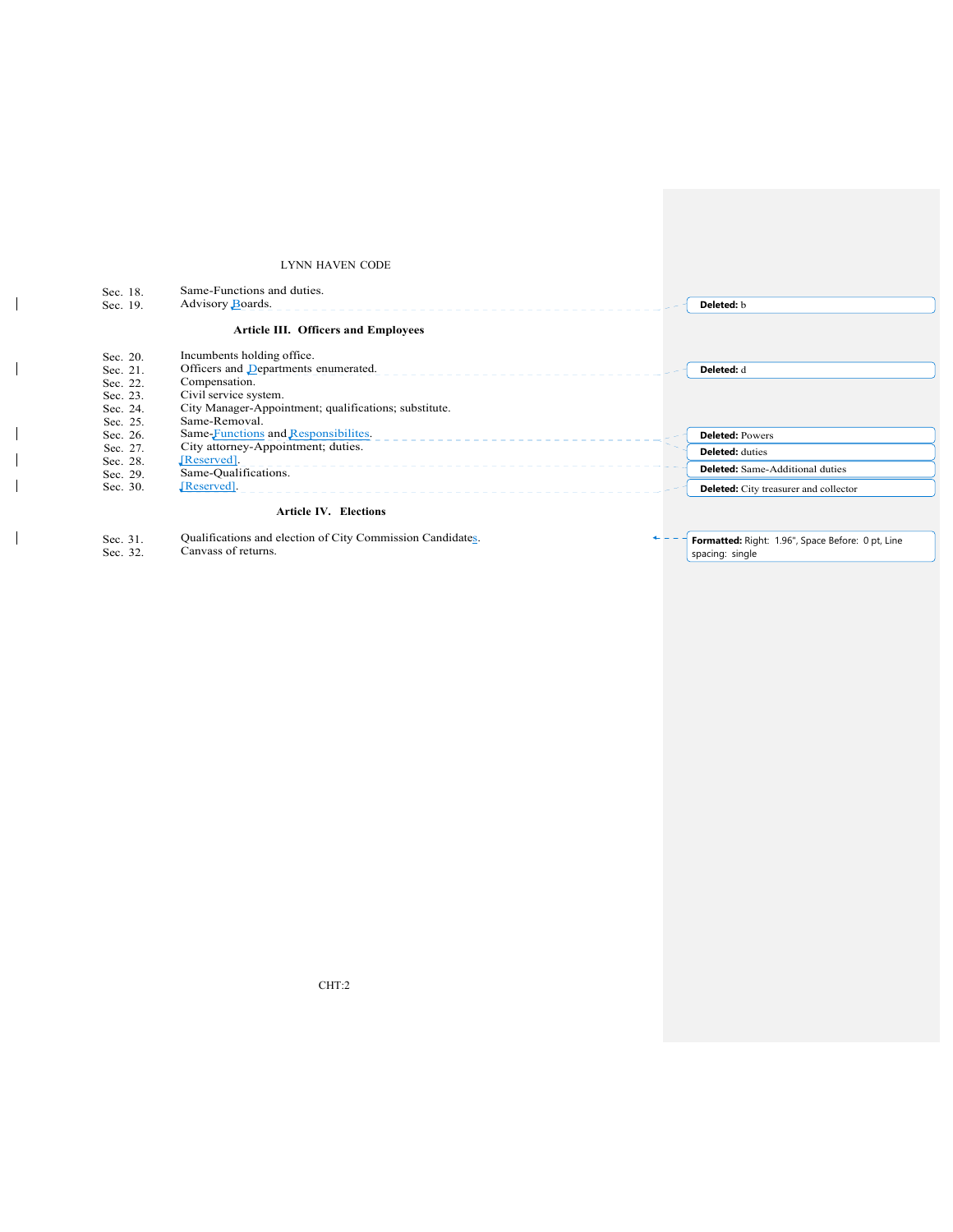### **CHARTER**

### **ARTICLE I. IN GENERAL**

### **Sec. 1. Existing municipality abolished.**

The present municipal government existing under the name of the City of Lynn Haven, Florida be and the same is, hereby abolished. (Laws of Fla. (1951), ch. 27685, § 1)

#### **Sec. 2. Title to property reserved to new municipality.**

The title, rights, and ownership of property, collected and uncollected taxes, dues, claims, judgments, moneys, decrees and choses in action, held or owned by the City of Lynn Haven, under its present or any former charter, shall pass to, and be vested in the municipal corporation organized by and under this act to succeed the municipality abolished. (Laws of Fla. (1951), ch. 27685, § 2)

#### **Sec. 3. Contracts remain binding.**

No debt, obligation, or contract of the City of Lynn Haven, Florida, including bonds and debentures issued, shall be impaired or avoided by this act, but such debts, obligations, contracts, bonds and debentures shall pass to and be binding upon the new municipality which is organized and created. (Laws of Fla. (1951), ch. 27685, § 3)

#### **Sec. 4. New municipality created.**

The inhabitants of the City of Lynn Haven, Florida, as its limits are hereafter established, or as such limits may be hereafter established, shall be and continue to be a body politic and corporate to be known and designated as the "City of Lynn Haven," and as such shall have perpetual succession, may have and use a common seal which it may change at pleasure, may contract and be contracted with, may sue and be sued, and may plead and be impleaded in all of the courts of this State.

(Laws of Fla. (1951), ch. 27685, § 5)

#### **Sec. 5. Boundaries.**

The corporate limits of the City of Lynn Haven in Bay County, Florida, be, and the same are hereby fixed, defined and established so as to include the following lands and territory in said County of Bay in the State of Florida, to-wit:

[The boundary description of the city is not printed herein, but is on file in the City Manager's office.]

The territorial limits may be changed; enlarged or contracted in the manner provided by the general law. The jurisdiction of the City of Lynn Haven shall extend over all

**Deleted:** c **Deleted:** m **Deleted:** -clerk **Deleted:** aforesaid

CHT:3

**Deleted:** hitherto

**Deleted:** said **Deleted:** heretofore

**Deleted:** hereby

**Deleted:** in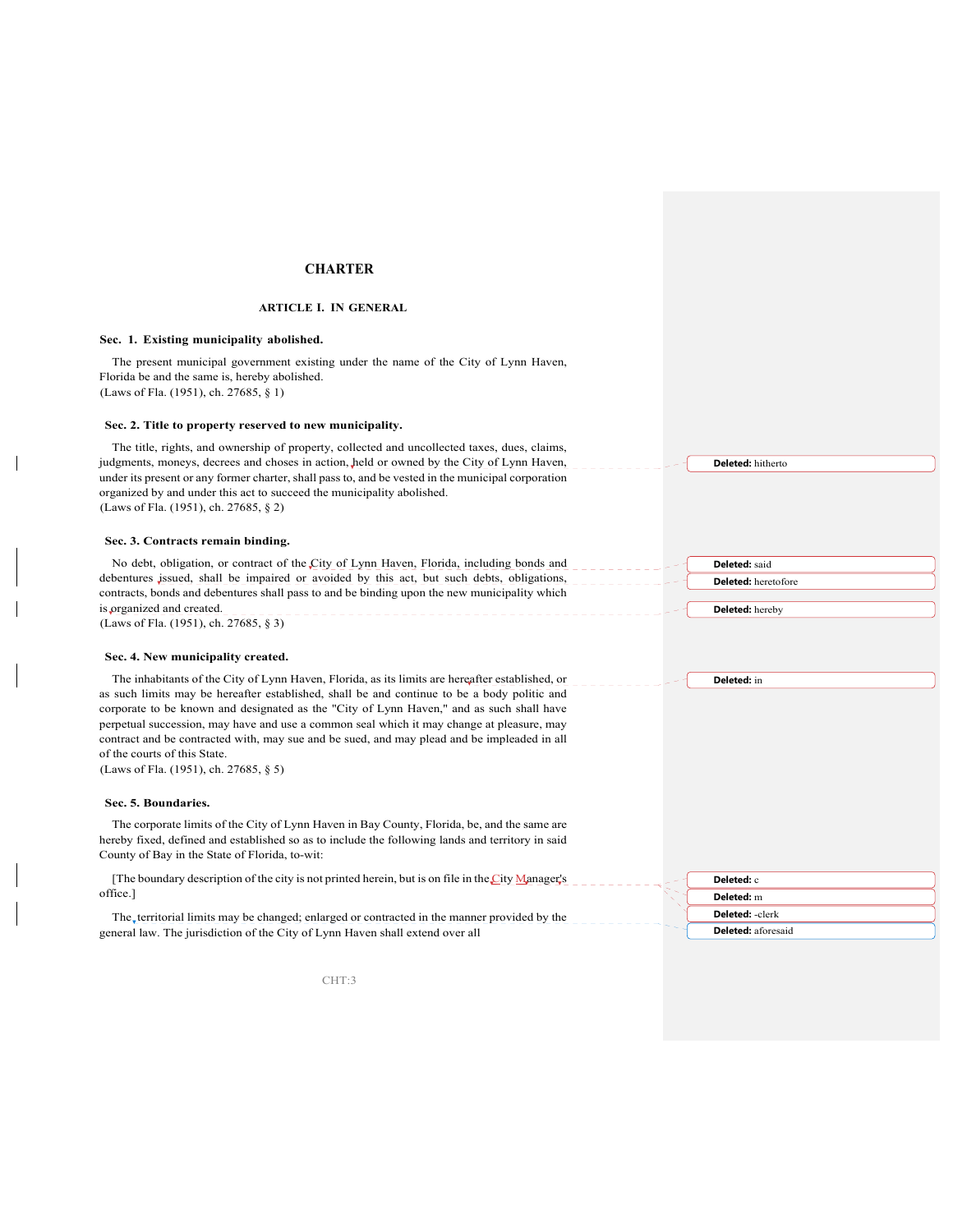persons and property, franchises and privileges located or coming within said limits, and over and upon any property the city may own or possess for municipal purposes outside of said limits.

(Laws of Fla. (1951), ch. 27685, § 6)

**State law reference**--Extension of municipal territorial limits, F.S. ch. 171.

#### **Sec. 6. Powers vested in Commission; designating manner of exercise; abandoned property; payment of ad valorem taxes.**

All powers of the City except as otherwise provided by this Charter or by the Constitution of the State, are vested in the City Commission, and except as otherwise provided by this Charter or by the Constitution of the State, the City Commission may by ordinance or resolution prescribe the manner in which any power of the city shall be exercised.

(Laws of Fla. (1951), ch. 27685, § 10; Laws of Fla. ch. 61-2434, § 1)

**Editor's note--**This section has been editorially amended to delete the reference to municipal courts as municipal courts were abolished pursuant to art. V, § 4(d) of the Florida Constitution. The provision regarding abandoned property on public streets, etc., has been deleted as superseded by F.S. § 705.101 et seq. The statement regarding payment of ad valorem taxes has been editorially deleted as superseded by F.S. ch. 192 et seq. The provision regarding vacating streets, plats, etc., has been editorially transferred to the Code of Ordinances as certain provisions of a Charter adopted prior to July 1, 1973 and not subsequently amended by referendum have been converted to ordinances by operation of F.S. § 166.021(5). This section is section 58-26 in the Code of Ordinances.

### **Sec. 6A. [Reserved.]**

**Editor's note**--Ord. No. 711, § 1, adopted Feb. 27, 2001, repealed§ 6A which pertained to corporate limits enlarged. See the Charter Comparative Table.

#### **Sec. 7. Same-Generally.**

The City of Lynn Haven hereby created, established and organized, shall have full power and authority to acquire, take, hold and control property real, personal and mixed, both within and without its corporate limits for the use, benefit, welfare and best interest of said municipality, by purchase, lease, grant, gift, devise, condemnation or otherwise, and to sell, lease or otherwise dispose of such property for the benefits of said municipality to the same extent that a natural person might or could do; to issue and sell bonds, debentures and certificates of indebtedness or other obligations, upon its property both within and without its corporate limits, or in the earnings thereof, or both, for any lawful municipal purpose. (Laws of Fla. (1951), ch. 27685, § 7; Ord. No. 711, § 1, 2-27-01/4-25-01)

**Editor's note**--Parts of this section regarding enumerated powers which have not been amended by referendum after July 1, 1973 and which are not extraterritorial powers have been editorially deleted as unnecessary as home rule powers of a municipality are derived from the constitution and RS. ch. 166 and the provisions regarding planning have been superseded by F.S. § 163.3161 et seq.

**Formatted:** Space Before: 0 pt

**Deleted: c**

## **Deleted:** c **Deleted:** hereby **Deleted:** c **Deleted:** c **Deleted:** c **Deleted:** c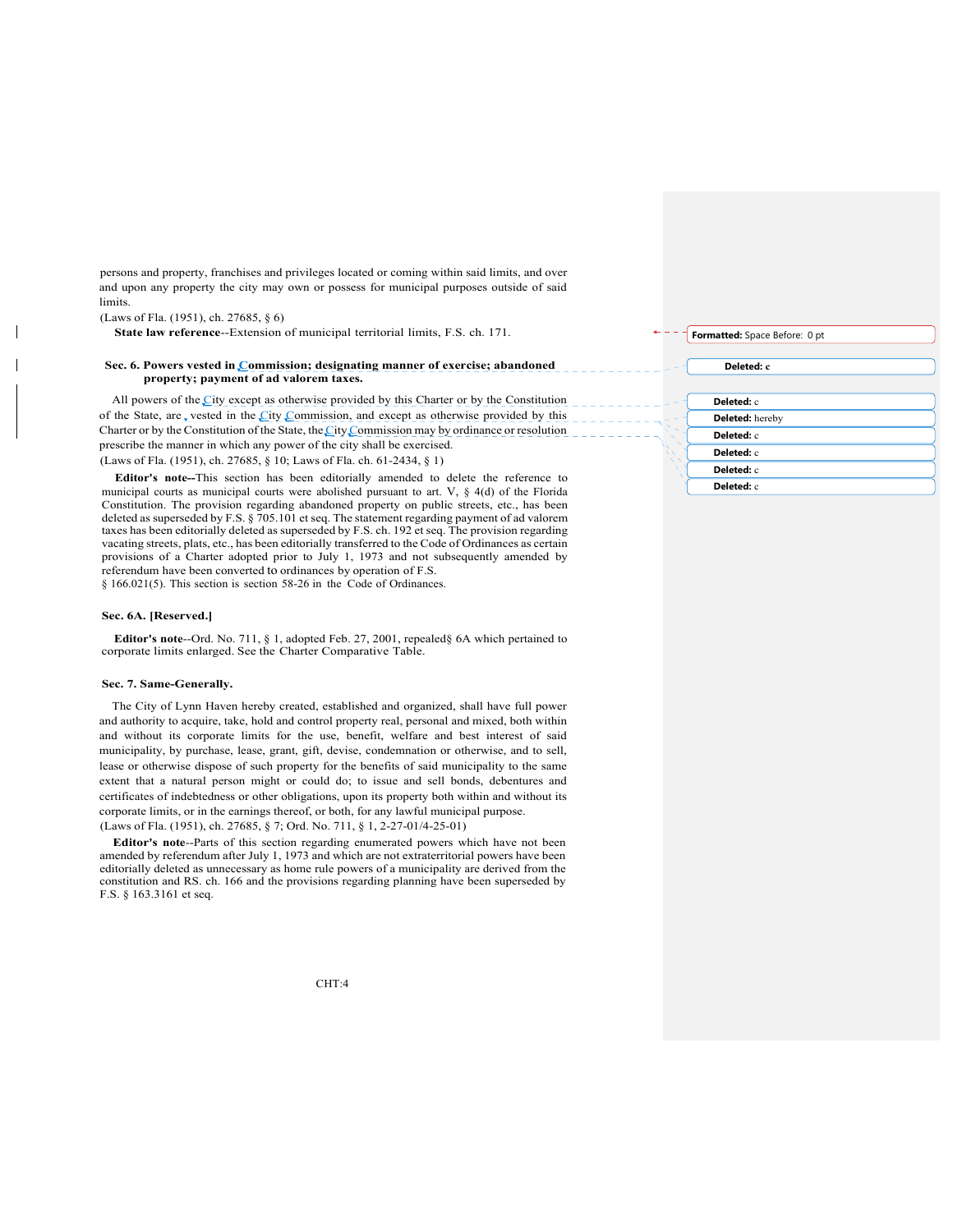### **Sec. 8. Same-Police power; general penalty.**

The City Commission shall have power to pass all such ordinances and laws, not inconsistent with the Constitution and laws of the United States and of this State, as may be expedient and necessary for the preservation of the public safety, peace and order. (Laws of Fla. (1951), ch. 27685, § 106)

**Editor's note**--Parts of this section which have not been amended by referendum after July 1, 1973 and which are not extraterritorial powers have been editorially deleted as unnecessary as home rule powers of a municipality are derived from the constitution and F.S. ch. 166.

### **Sec. 9. General laws to apply.**

All general laws of the State applicable to municipal corporations, now or which are to be enacted, and which are not in conflict with the provisions of this Charter or with the ordinances and resolutions enacted by the City Commission, shall be applicable to this City; provided, however, that nothing contained in this Charter shall be construed as limiting the power of the City Commission to enact any ordinance or resolution not in conflict with the Constitution of the State or with the express provisions of this Charter.

(Laws of Fla. (1951), ch. 27685, § 107)

**State law reference--**Municipal home rule powers, F.S. ch. 166.

| Sec. 9A. Charter Review.                                                                                                                                               | Deleted: [Reserved.]                    |
|------------------------------------------------------------------------------------------------------------------------------------------------------------------------|-----------------------------------------|
| This Charter shall be reviewed by a Committee appointed by resolution of the City                                                                                      |                                         |
| Commission every five years.                                                                                                                                           |                                         |
| <b>Editor's note--Ord.</b> No. 711, § 1, adopted Feb. 27, 2001 repealed § 9A, which pertained to<br>procedure for amending charter. See the Charter Comparative Table. |                                         |
| <b>ARTICLE II. CITY COMMISSION*</b>                                                                                                                                    |                                         |
| Sec. 10. Form of government.                                                                                                                                           |                                         |
| The form of government of the City of Lynn Haven provided for under this act [Laws of Fla.                                                                             | Deleted: G                              |
| (1951), ch. 27685] shall be known as the "Commission-Manager Plan." The City Commission                                                                                |                                         |
| shall constitute the governing body with powers to pass ordinances, adopt resolutions and<br>appoint a chief administrative officer to be known as the "City Manager." | <b>Deleted:</b> as hereinafter provided |
| (Laws of Fla. (1951), ch. 27685, § 8; Ord. No. 711, § 1, 2-27-01/4-25-01)                                                                                              |                                         |
| State law reference--Municipal home rule powers, F.S. ch. 166.                                                                                                         |                                         |
| Sec. 11. Creation; election of members; term limits.                                                                                                                   | <b>Deleted:</b> compensation            |
| A City Commission is hereby created to consist of a Mayor-Commissioner and four                                                                                        |                                         |
| Commissioners who shall be qualified as hereafter prescribed and whose term of office shall                                                                            | Deleted: c                              |
| begin immediately following the canvass of and certification of election returns as provided                                                                           | Deleted: in                             |
| herein Elections shall be held on the Tuesday immediately following the third Monday in April                                                                          | Dolotod:                                |

**Formatted:** Space Before: 0 pt

**Deleted:** hereafter

**Deleted:** hereafter

**Deleted:** .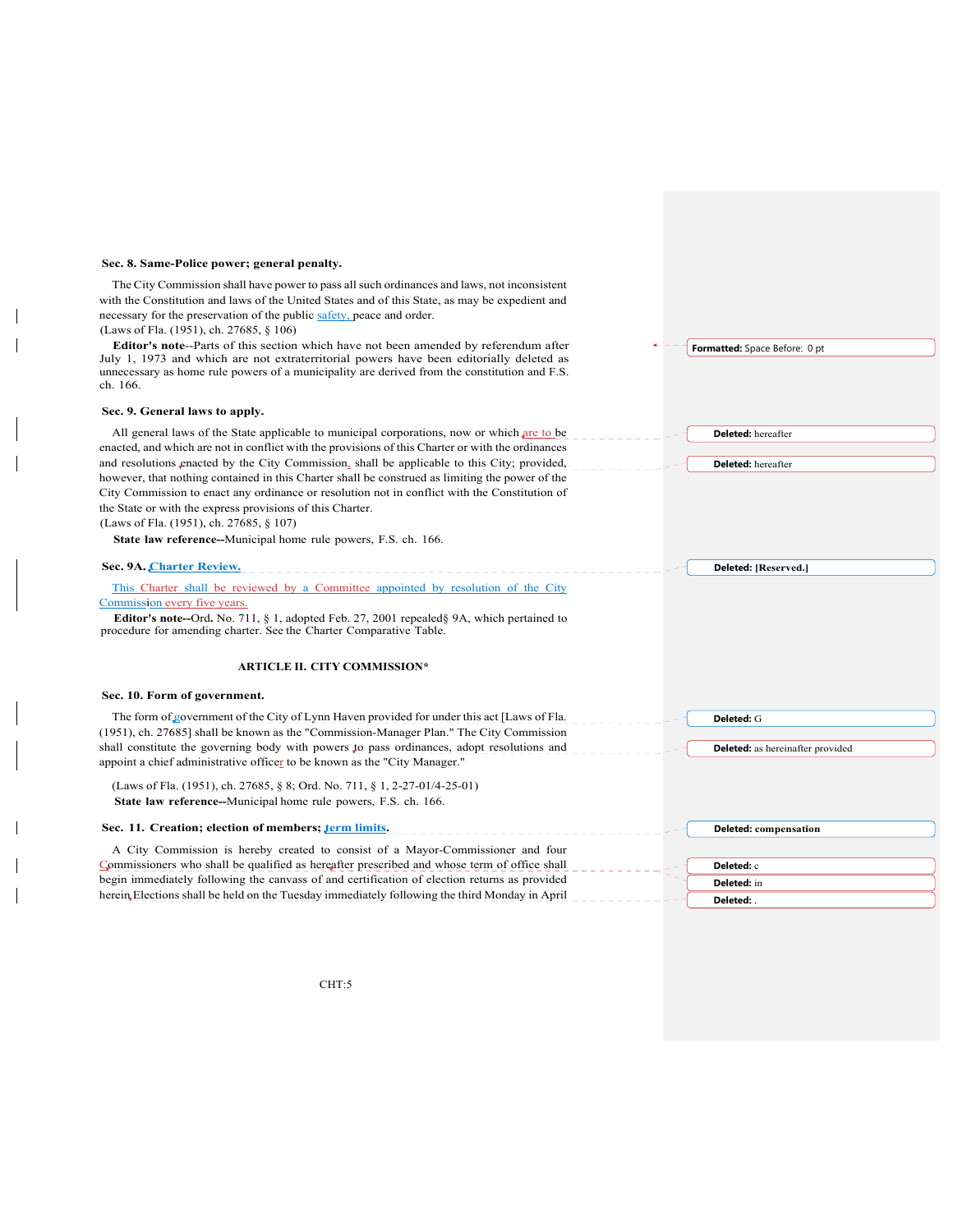| with any necessary run-off election to be held the Tuesday immediately following the third                                                                                                  |                                                                                  |
|---------------------------------------------------------------------------------------------------------------------------------------------------------------------------------------------|----------------------------------------------------------------------------------|
| Monday in May. The City shall hold elections for the Mayor-Commissioner and                                                                                                                 |                                                                                  |
| Commissioners every year ending in an odd number after the election of 2009. The Mayor-                                                                                                     | Deleted: c                                                                       |
| Commissioner and Commissioner seats one and two shall be elected every four years starting                                                                                                  | <b>Deleted:</b> c                                                                |
| with the election of 2011. Commissioner seats three and four shall be elected every four years<br>starting with the election of 2009. The Mayor-Commissioner and the Commissioners shall be |                                                                                  |
| elected at large in the City. The incumbent shall hold office until a successor is elected and                                                                                              | Deleted: c                                                                       |
| qualified as herein provided. No Mayor-Commissioner or Commissioner shall serve more                                                                                                        | Deleted: The Mayor-Commissioner and the                                          |
| than eight (8) years in office, not inclusive of any partial terms.                                                                                                                         | commissioners shall receive such                                                 |
| *Code reference--City commission, $\S$ 2-26 et seq.                                                                                                                                         | compensation as the City Commission may<br>fix and designate by ordinance, which |
| <b>State law references--Code of ethics, F.S. § 112.311 et seq.; open records law, F.S. ch. 119;</b>                                                                                        | ordinance must first be approved by                                              |
| open meetings law, F.S. § 286.011 et seq. (Laws of Fla. $(1951)$ , ch. 27685, § 9; Laws of Fla.                                                                                             | referendum                                                                       |
| ch. 69-1271, § 1; Ord. No. 711, § 1, 2-27-01/4-25-01; Ord. No. 754, § 1, 10-14-03/9-9-03);<br>Ord. No. 868, § 1, 1-23-07/4-17-07)                                                           |                                                                                  |
|                                                                                                                                                                                             |                                                                                  |
| Sec. 11A. Mayor-Commissioner and Commissioner Compensation.                                                                                                                                 |                                                                                  |
| Compensation for the Mayor-Commissioner shall be \$1,500.00 per month and each                                                                                                              |                                                                                  |
| Commissioner shall be S1,250.00 per month, with a cost of living adjustment each fiscal year                                                                                                |                                                                                  |
| consistent with any such adjustment given to the employees of the City, so long as said                                                                                                     |                                                                                  |
| adjustment is approved in the annual budget.                                                                                                                                                |                                                                                  |
| Sec. 12. Qualifications of members; prohibited interest in City contracts;                                                                                                                  | Deleted: c                                                                       |
| prohibiting former members from employment.                                                                                                                                                 |                                                                                  |
| Members of the Commission shall be qualified electors and residents of the City. Officers                                                                                                   | Deleted: said                                                                    |
| and employees of the City shall not be interested in the profits or emoluments of any contract,                                                                                             |                                                                                  |
| work or service for the $City$ , and any such contract in which any member is, or may become                                                                                                | <b>Deleted:</b> municipality                                                     |
| interested, shall be declared void by the Commission. Members of the Commission shall not                                                                                                   |                                                                                  |
| become employed by the City for a period of not less than two years after leaving office.                                                                                                   | Deleted: c                                                                       |
| (Laws of Fla. (1951), ch. 27685, § 11; Ord. No. 711, § 1, 2-27-01/4-25-01)                                                                                                                  |                                                                                  |
| Sec. 13. [Reserved.]                                                                                                                                                                        |                                                                                  |
| <b>Editor's note--Ord.</b> No. 711, § 1, adopted Feb. 27, 201, repealed § 13, which pertained to                                                                                            |                                                                                  |
| candidates prohibited from making certain promises. See the Charter Comparative Table.                                                                                                      |                                                                                  |
| Sec. 14. Judge of own elections; felony convictions.                                                                                                                                        |                                                                                  |
| The Commission shall be the judge of the election and qualification of its own members                                                                                                      |                                                                                  |
| subject to review by the courts. The Commission shall serve as the Canvassing Board. Any                                                                                                    |                                                                                  |
| member of the Commission who shall be convicted of felony while in office shall                                                                                                             |                                                                                  |
|                                                                                                                                                                                             |                                                                                  |
|                                                                                                                                                                                             | <b>Deleted:</b> thereby                                                          |
| immediately for feit their office.<br>(Laws of Fla. (1951), ch. 27685, § 13; Ord. No. 711, § 1, 2-27-01/4-25-01)                                                                            | Deleted:                                                                         |

 $\overline{\phantom{a}}$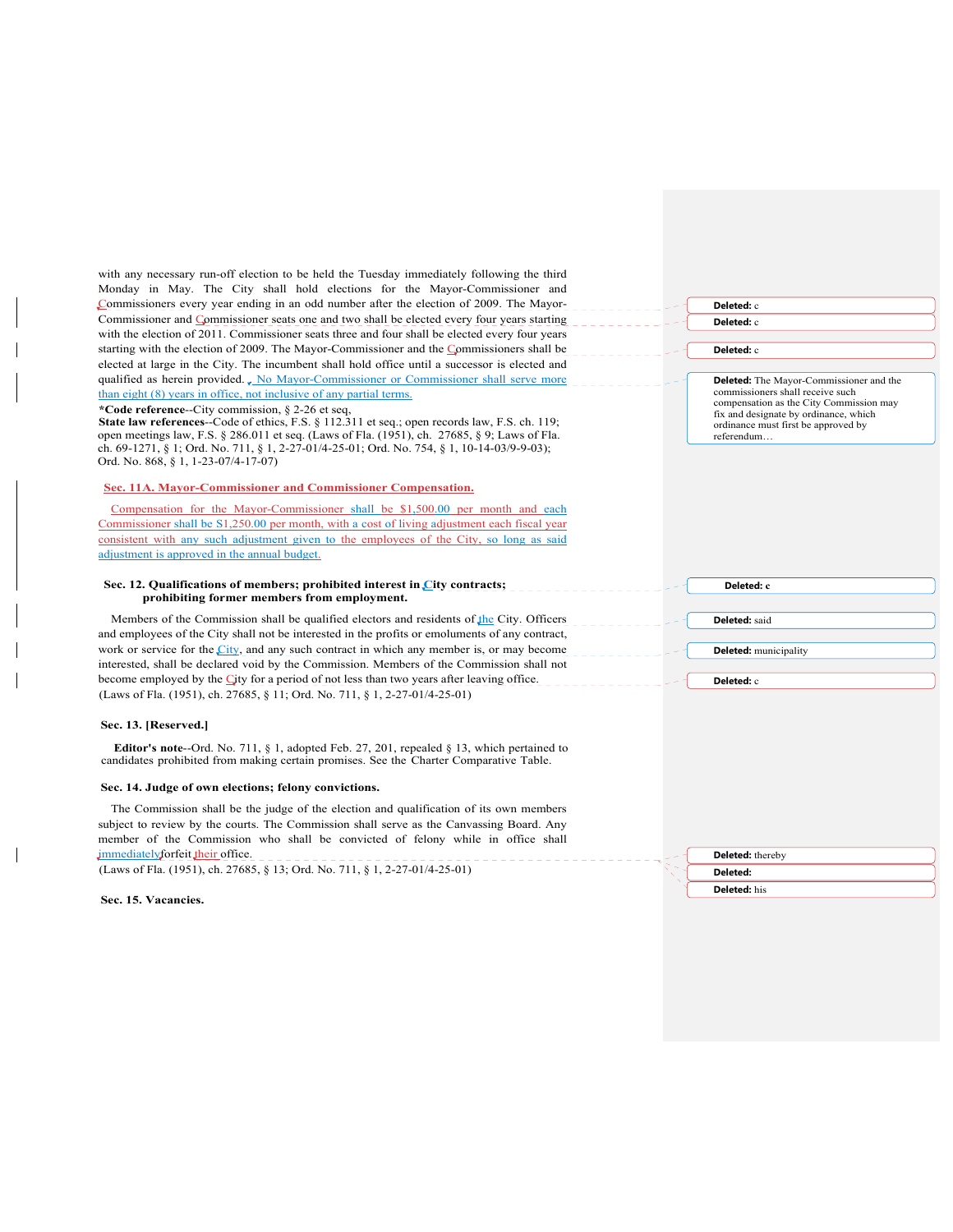| Any vacancy in the Commission may be filled until the next regular municipal election by                                                                                                           | Deleted: shall                                     |
|----------------------------------------------------------------------------------------------------------------------------------------------------------------------------------------------------|----------------------------------------------------|
| vote of the remaining members of the Commission; provided that if such vacancy is not filled                                                                                                       | Deleted: ten                                       |
| within thirty (30) days after it shall have occurred, appointment to fill such vacancy shall be                                                                                                    |                                                    |
| made by the Governor of the State of Florida and provided further, that vacancies resulting                                                                                                        | Deleted: in                                        |
| from a recall election shall be filled in the manner hereafter prescribed.<br>(Laws of Fla. (1951), ch. 27685, § 14)                                                                               |                                                    |
| <b>State law reference--Filling of vacancies by the Governor, F.S. § 112.51(3).</b>                                                                                                                | Deleted: g                                         |
|                                                                                                                                                                                                    |                                                    |
| Sec. 15A. Penalty for unexcused absences.                                                                                                                                                          |                                                    |
| Absence from three consecutive regular meetings of the City Commission shall operate to                                                                                                            |                                                    |
| vacate the seat of a member, unless such absence is excused by the City Commission.                                                                                                                |                                                    |
|                                                                                                                                                                                                    |                                                    |
| Sec. 16. General law governing City Councils extended to Commissioners.                                                                                                                            | Deleted: c                                         |
| Any right or authority given or permitted by the Constitution and laws of the State of Florida                                                                                                     | Deleted: c                                         |
| to City Councils not inconsistent with the provisions of this Act shall be given, permitted and                                                                                                    | Deleted: c                                         |
| extended to the City Commissioners of the City of Lynn Haven.                                                                                                                                      |                                                    |
| (Laws of Fla. (1951); ch. 27685, § 108; Ord. No. 711, § 1, 2-27-01/4-25-0i)                                                                                                                        |                                                    |
| State law reference--Municipal home rule powers, F.S. ch. 166.                                                                                                                                     |                                                    |
| Note--Formerly§ 20.                                                                                                                                                                                |                                                    |
| Sec. 17. Mayor-Construed.                                                                                                                                                                          |                                                    |
| Whenever the term Mayor is used in this Charter, it is understood to refer to the Mayor-                                                                                                           |                                                    |
| Commissioner.                                                                                                                                                                                      |                                                    |
| (Laws of Fla. (1951), ch. 27685, § 15; Ord. No. 711, § 1, 2-27-01/4-25-01)                                                                                                                         |                                                    |
| Note--Formerly § 21.                                                                                                                                                                               |                                                    |
| Sec. 18. Same-Functions and duties.                                                                                                                                                                |                                                    |
| The Mayor shall preside at all meetings of the Commission and perform such other duties                                                                                                            |                                                    |
| consistent with their office as may be imposed upon them by the Commission and they shall                                                                                                          | Deleted: him                                       |
| have a voice and a vote in the proceedings of the Commission, but no veto power. They shall                                                                                                        | Deleted: he                                        |
| use the title of Mayor in any case in which the execution of legal instruments in writing, or<br>other necessity arising from the general laws of the State, so requires. They shall be recognized | Deleted: He                                        |
| as the official head of the City by the Courts for the purpose of serving civil processes; by the                                                                                                  | Deleted: He                                        |
| government in the exercise of military law, and for all ceremonial purposes, and shall                                                                                                             |                                                    |
| countersign all checks and vouchers prepared by the City Manager. They may take command                                                                                                            | Deleted: He                                        |
| of the police and fire departments and govern the city by proclamation during the times of                                                                                                         |                                                    |
| grave public danger or emergency, and they shall themselves be the judge of what constitutes                                                                                                       | Deleted: he                                        |
| such danger or emergency. The powers and duties of the Mayor shall be such as are conferred                                                                                                        | Deleted: himself                                   |
| upon them by this Charter and by the City Commission in pursuance of the provisions of this                                                                                                        | Deleted: him                                       |
| Charter, and no others. In the absence or disability of the Mayor the other members of the City<br>Commission shall select a Mayor Pro Tem to serve in the Mayor's absence. No Commissioner        | <b>Deleted:</b> one of their number to perform his |
|                                                                                                                                                                                                    | duties                                             |

CHT:6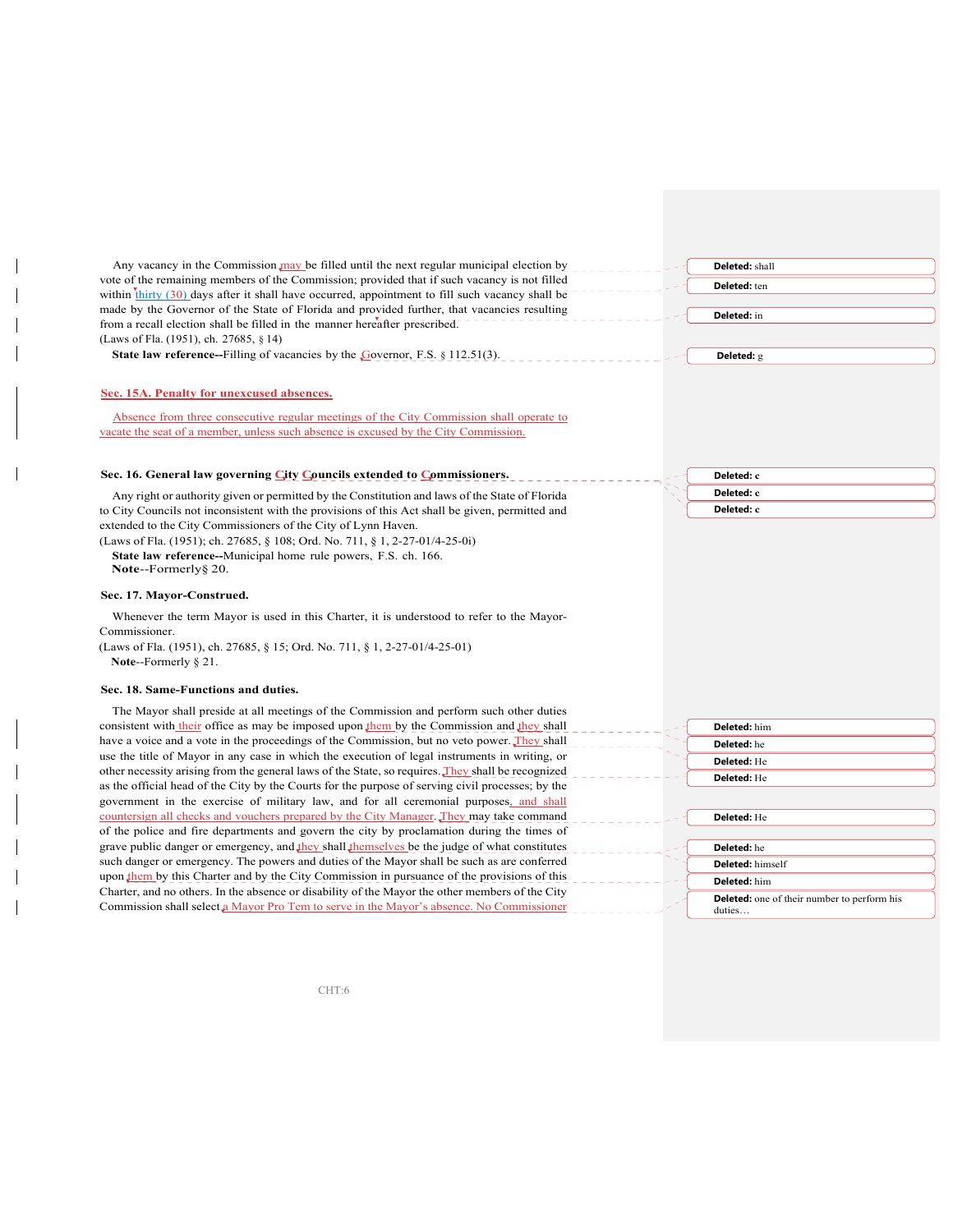may serve as Mayor Pro Tem more than once during a four year term. (Laws of Fla. (1951), ch. 27685, § 16; Ord. No. 711, § 1, 2-27-01/4-25-01) **Note**--Formerly § 22.

### **ARTICLE III. OFFICERS AND EMPLOYEES\***

### **Sec. 19. Advisory Boards.**

The City Commission may at any time appoint an Advisory Board (or Boards), composed of men and women who are residents of the City of Lynn Haven and who are not disenfranchised by law. These people shall act in an advisory capacity to the City Commission or City Manager with respect to the management of City property or the exercise of any public function. An individual shall only serve on one standing Board at a time. Service by an individual on a standing Board, except the Planning Commission, is limited to six (6) consecutive years. An individual on the Planning Commission shall not serve more than eight (8) consecutive years.

(Laws of Fla. (1951), ch. 27685, § 51; Ord. No. 711, § 1, 2-27-01/4-25-01)

**Editor's note**--The reference to freeholder in this section has been deleted as it is of questionable validity pursuant to a decision in Turner v. Fouche, 396 U.S. 346 (1969). **Note**--Formerly § 25.

#### **Sec. 20. Incumbents holding office.**

All officers elected or appointed and holding office in the City shall continue to hold their respective offices and to discharge the duties thereof until their successors are elected and confirmed under the provisions of this act [Laws of Fla. (1951), ch. 27685]; provided, that if no such successors are clearly provided for in this act [Laws of Fla. (1951), ch. 27685], then such officers shall hold office and discharge their duties only during the pleasure of the City Commission herein created; and all existing ordinances of the City, not in conflict with the provisions of this act [Laws of Fla. (1951), ch. 27685], shall continue in effect and unimpaired until repealed, amended or modified by the City which is hereby organized and created. (Laws of Fla. (1951), ch. 27685, § 4; Ord. No. 711, § 1, 2-27-01/4-25-01)

**Editor's note**--Laws of Fla. (1951), ch. 27685, became effective on June 11, 1951. **Note**--Formerly §.26.

#### **Sec. 21. Officers and Departments enumerated.**

Officers and Departments of the City of Lynn Haven, shall consist of a City Attorney, Police Chief, Fire Chief, City Manager, Public Works Director, Finance Director and those Departments as established by ordinance. The heads of each and every Department shall be appointed by the City Manager with the advice and consent of a majority of the Commission, or, upon their failure to do so, the Mayor-Commissioner may make such appointments if it is deemed necessary or expedient by the majority of the City Commission, and in either event, such appointment shall be made with the advice and consent of the majority of the City Commission. In the event of the vacancy of a Department Head, nothing herein shall be

**Deleted: b**

**Deleted:** heretofore **Deleted:** under **Deleted:** said municipality

**Deleted:** said municipality

**Deleted:** municipality

**Deleted: d Deleted:** d

**Deleted:** (in addition to the City Manager)

**Deleted:** Clerk

**Deleted:** d

**Deleted:** d

**Deleted:** his

**Deleted:** Nothing herein shall be construed to prevent the City Manager from acting as head of any department, upon his being so accepted by the majority of the City Commission…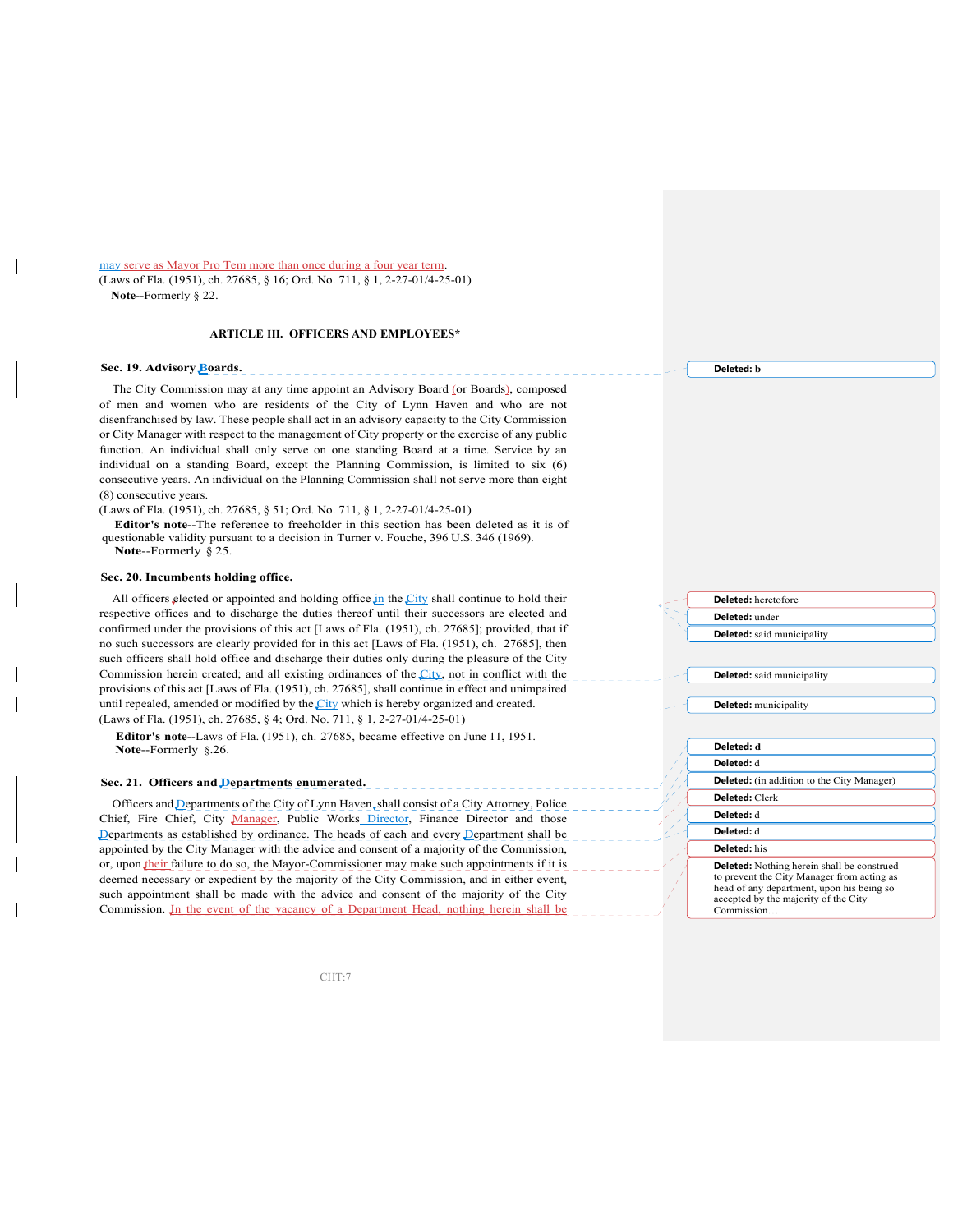construed to prevent the City Manager from acting as head of any Department, or appointing a Deputy Department Head, with commensurate compensation, upon their being accepted by the majority of the City Commission.

(Laws of Fla. (1951), ch. 27685, § 27; Ord. No. 711, § 1, 2-27-01/4-25-01) **Note--Formerly § 27.** 

**Code reference--**Officers and employees, § 2-106 et seq.

### **Sec. 22. Compensation.**

The Commission shall fix by ordinance, the compensation of all City employees and members of Boards. The compensation so fixed, shall be uniform for like services in each grade of the City service as the same shall be graded or classified by the City Manager, or the City Commission.

(Laws of Fla. (1951), ch. 27685, § 94; Ord. No. 711, § 1, 2-27-01/4-25-01)

**Note**--Formerly § 28.

**\*Code reference**-Officers and employees, § 2-106 et seq.

#### **Sec. 23. Civil service system.**

The City Commission of Lynn Haven, Florida may, at its discretion, institute a civil service system for hiring and discharging its employees. (Laws of Fla. (1951), ch. 27685, § 104; Ord. No. 711, § 1, 2-2 001/4--25-01)

I later than  $\mathbb{I}$  is the contract of the contract of the contract of the contract of the contract of the contract of the contract of the contract of the contract of the contract of the contract of the contract of the

**Note**--Formerly § 31.

### **Sec. 24. City Manager-Appointment; qualifications; substitute.**

 The City Commission shall appoint a City Manager who shall be the administrative head of the municipal government under the direction and supervision of the City Commission, and shall hold office at the pleasure of the City Commission. They shall be chosen solely on the basis of  $\underline{\text{their}}$  executive and administrative qualifications, without regard to  $\underline{\text{their}}$  political belief, and they need not be a resident of the City or State at the time of their appointment, but during their tenure of office they shall reside in the City. In the absence of a Deputy City Manager, during the absence or disability of the City Manager, the City Commission may designate a properly qualified person, by resolution, to temporarily execute the functions of the office.

(Laws of Fla. (1951), ch. 27685, § 23; Ord. No. 711, § 1, 2-27-01/4-25-01) **Note**--Formerly'§ 32.

#### **Sec. 25. Same-Removal.**

The City Manager shall only be removed by the City Commission.

(Laws of Fla. (1951), ch. 27685, § 25; Ord. No. 711, § 1, 2-27-01/4--25-01) **Note**--Formerly § 34.



**Deleted:** b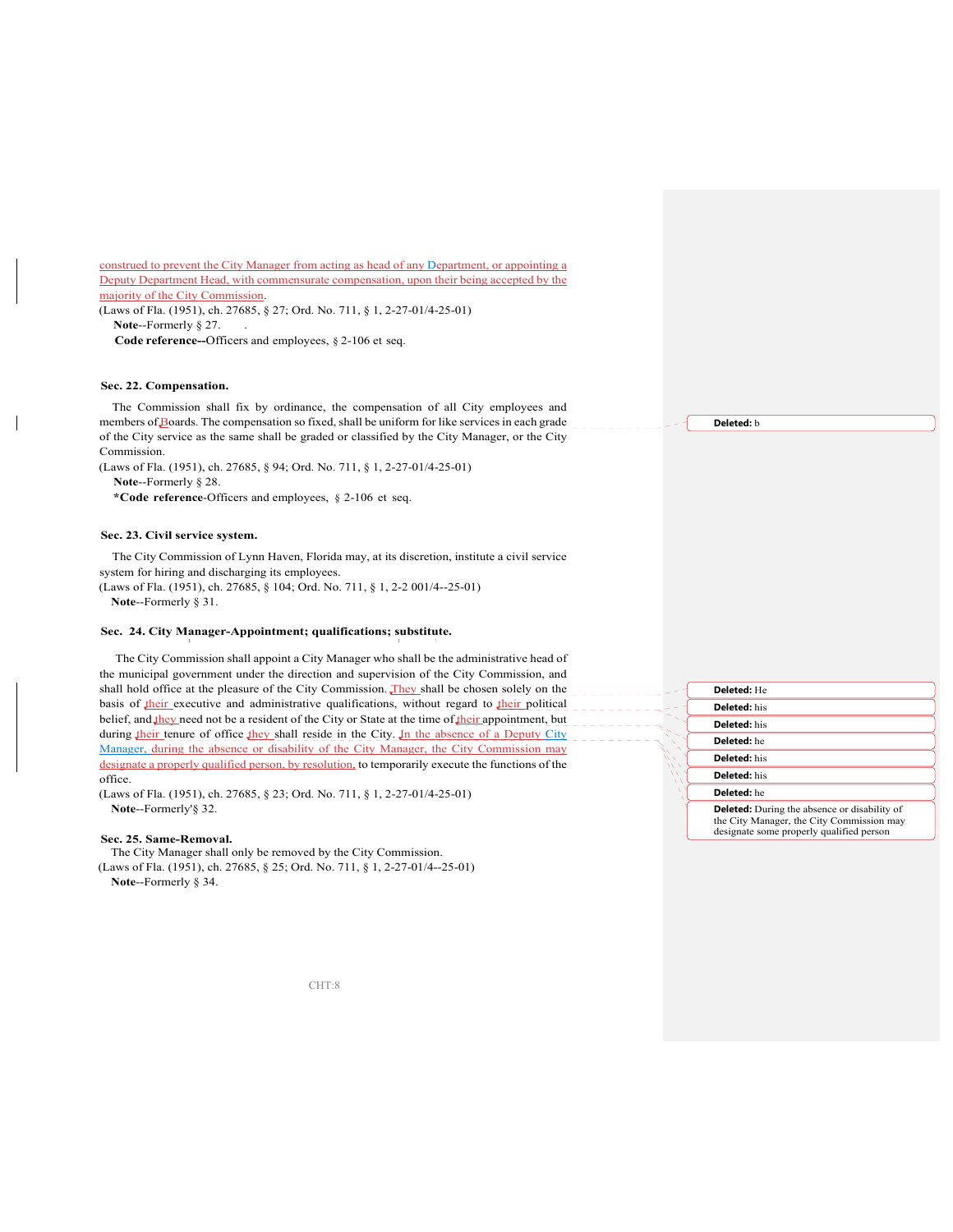| Sec. 26. Same-Functions and Responsibilites.                                               |                                                                                                                                                                                                                                                                                                                                                             | <b>Deleted: Powers</b>               |
|--------------------------------------------------------------------------------------------|-------------------------------------------------------------------------------------------------------------------------------------------------------------------------------------------------------------------------------------------------------------------------------------------------------------------------------------------------------------|--------------------------------------|
| The City Manager shall be responsible to the City Commission for the proper administration |                                                                                                                                                                                                                                                                                                                                                             | <b>Deleted: duties</b>               |
| of all affairs of the City and to that end, their responsibilities are and shall include:  |                                                                                                                                                                                                                                                                                                                                                             | Deleted: his                         |
| (a)                                                                                        | To see that the laws and ordinances are enforced.                                                                                                                                                                                                                                                                                                           | Deleted: powers                      |
| (b)                                                                                        | Except as hereafter specifically provided, to appoint and remove all subordinate                                                                                                                                                                                                                                                                            | Deleted: they                        |
|                                                                                            | officers and employees and of the City; all appointments to be made upon merit and                                                                                                                                                                                                                                                                          | Deleted: be                          |
|                                                                                            | fitness alone.                                                                                                                                                                                                                                                                                                                                              | Deleted: in                          |
| (c)                                                                                        | To exercise control and direct supervision over all Departments and divisions of the                                                                                                                                                                                                                                                                        | Deleted: d                           |
|                                                                                            | City under this Charter, or which may, be created by the City Commission,                                                                                                                                                                                                                                                                                   | <b>Deleted:</b> municipal government |
|                                                                                            | including public utilities owned by said City.                                                                                                                                                                                                                                                                                                              | <b>Deleted:</b> hereafter            |
| (d)                                                                                        | To see that all terms and conditions imposed in favor of the City or its inhabitants<br>in any public utility franchise are faithfully kept and performed; and upon<br>knowledge of any violation thereof, to call the same to the attention of the City<br>Attorney whose duty it is, to take such legal steps as may be necessary to enforce<br>the same. | Deleted: hereby made                 |
| (e)                                                                                        | To attend all meetings of the City Commission, and of its Committees, with right<br>to take part in the discussion, but without having a vote.                                                                                                                                                                                                              |                                      |
| (f)                                                                                        | To recommend to the Commission for adoption such measures as they may deem<br>necessary or expedient in the interest of the City.                                                                                                                                                                                                                           | Deleted: he                          |
| (g)                                                                                        | To keep the City Commission fully advised monthly as to the financial condition<br>and needs of the City and to submit for its consideration an annual budget.                                                                                                                                                                                              |                                      |
| (h)                                                                                        | To enforce and administer any zoning regulations established by said City<br>Commission, but said City Commission shall hear and review any order,<br>requirement, decision or determination made by them in the enforcement of the                                                                                                                         | Deleted: him                         |
|                                                                                            | zoning regulations.                                                                                                                                                                                                                                                                                                                                         |                                      |
| (i)                                                                                        | To perform such other duties as may be prescribed under this Charter or as may be                                                                                                                                                                                                                                                                           |                                      |
|                                                                                            | required of them by ordinance or resolution of the City Commission.                                                                                                                                                                                                                                                                                         | Deleted: him                         |
| (i)                                                                                        | They shall be purchasing agent for the City, by whom all purchases of supplies shall                                                                                                                                                                                                                                                                        | Deleted: He                          |
|                                                                                            | be made and they shall approve all vouchers for the payment of same. In the                                                                                                                                                                                                                                                                                 | Deleted: he                          |
|                                                                                            | capacity of Purchasing Agent they shall also conduct all sales of personal                                                                                                                                                                                                                                                                                  | Deleted: he                          |

CHT:9

 $\overline{\phantom{a}}$ 

 $\mathbf{I}$ 

 $\overline{\phantom{a}}$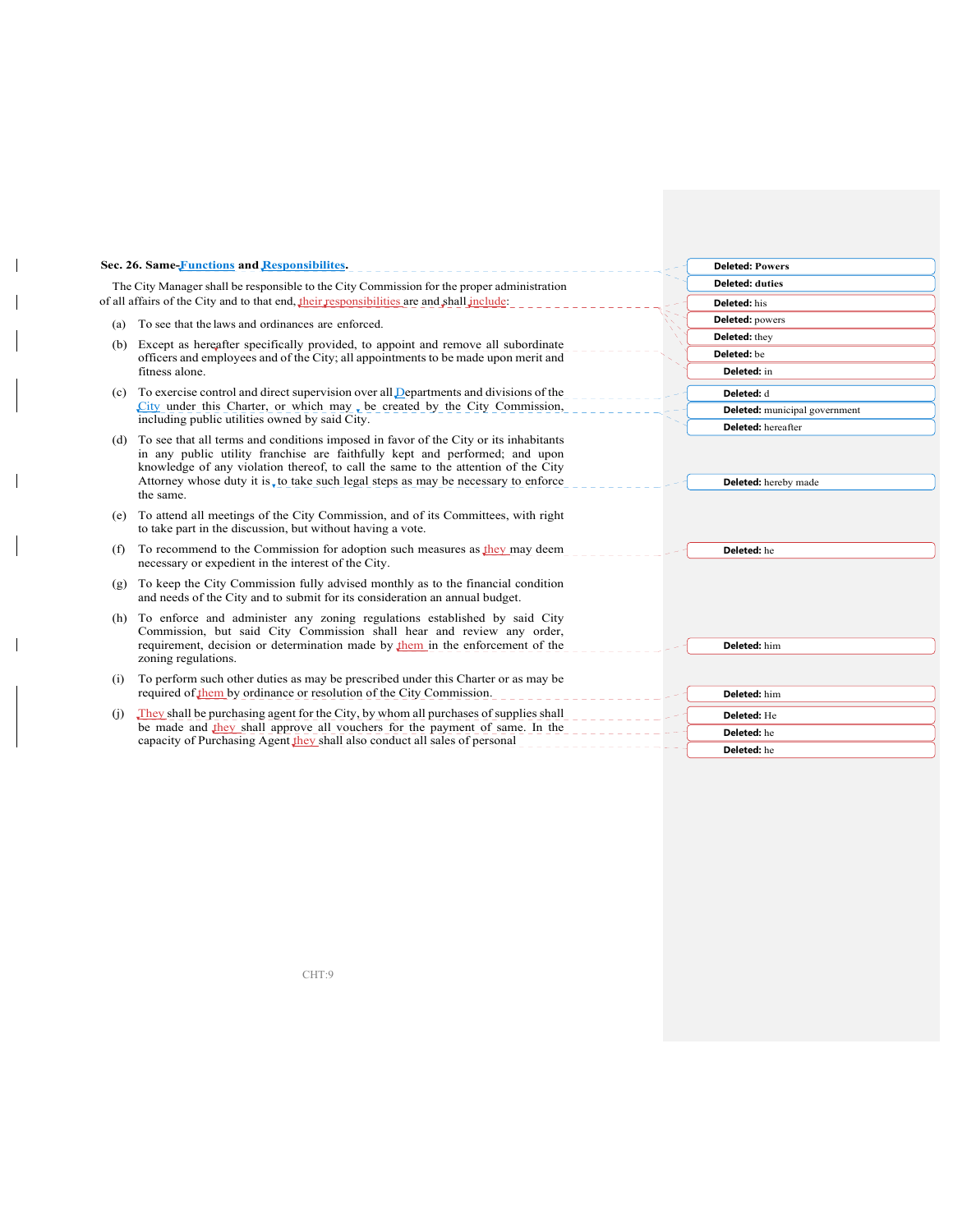| property which the Commission may authorize to be sold as having become<br>unnecessary or unfit for the City's use.<br>(Laws of Fla. (1951), ch. 27685, § 26; Ord. No. 711, § 1, 2-27-01/4-25-01)<br>Note--Formerly § 35.        | Deleted: c                                                                                                                                                                      |
|----------------------------------------------------------------------------------------------------------------------------------------------------------------------------------------------------------------------------------|---------------------------------------------------------------------------------------------------------------------------------------------------------------------------------|
| Sec. 27. City Attorney-Appointment; duties.                                                                                                                                                                                      | Deleted: a                                                                                                                                                                      |
| The City Commission shall appoint a City Attorney who shall act as the legal advisor to, and                                                                                                                                     |                                                                                                                                                                                 |
| attorney and counselor for, the City and all of its officers in matters relating to their official                                                                                                                               | <b>Deleted:</b> municipality                                                                                                                                                    |
| duties. They shall approve all contracts, bonds, and other instruments in writing in which the                                                                                                                                   | Deleted: He                                                                                                                                                                     |
| City is concerned, and no contract with the City shall take effect until their approval is so                                                                                                                                    | <b>Deleted:</b> municipality                                                                                                                                                    |
| endorsed thereon. They shall prosecute and defend, for and in behalf of the City, all complaints,                                                                                                                                | <b>Deleted:</b> municipality                                                                                                                                                    |
| suits and controversies in which the City is a party, unless otherwise directed by the City<br>Commission. They shall furnish the City Commission and/or the City Manager their opinion                                          | <b>Deleted:</b> his                                                                                                                                                             |
| on any question of law relating to their respective powers and duties. They shall perform such                                                                                                                                   | Deleted: He                                                                                                                                                                     |
| other professional duties as may be required of them by ordinance or resolution of the City                                                                                                                                      | Deleted: He                                                                                                                                                                     |
| Commission, or as are prescribed, for City Attorneys under the General Laws of the State which                                                                                                                                   | Deleted: his                                                                                                                                                                    |
| are not inconsistent with this Charter and with any ordinance or resolution which may be passed<br>by the City Commission.<br>(Laws of Fla. (1951), ch. 27685, § 28; Ord. No. 711; § 1, 2-27-01/4-25-01)<br>Note--Formerly § 36. |                                                                                                                                                                                 |
| Sec. 28. JReserved                                                                                                                                                                                                               | Deleted: 1                                                                                                                                                                      |
| (Laws of Fla. (1951), ch. 27685, § 29; Ord. No. 711, § 1, 2-27-01/4-25-01)                                                                                                                                                       | Deleted: Same-Additional duties.                                                                                                                                                |
| Note--Formerly § 37.<br>Sec. 29. Same-Oualifications.                                                                                                                                                                            | Deleted: ¶<br>In addition to the duties specifically imposed<br>under the preceding section [section 27 of<br>this compilation]' he                                             |
| The City Attorney shall be a lawyer who has been properly admitted to the Bar of the State                                                                                                                                       | Deleted: shall perform such other                                                                                                                                               |
| of Florida and is at present in good standing therewith.                                                                                                                                                                         | professional duties as may be required of him                                                                                                                                   |
| (Laws of Fla. (1951), ch. 27685, § 30; Ord. No. 711, § 1, 2-27-01/4-25-01)<br>Note--Formerly § 38.                                                                                                                               | by ordinance or resolution of the City<br>Commission, or as are prescribed, for City<br>Attorneys under the General Laws of the<br>State which are [not] inconsistent with this |
| Sec. 30. [Reserved].                                                                                                                                                                                                             | Charter and with any ordinance or resolution<br>which may be passed by the City<br>Commission                                                                                   |
| (Laws of Fla. (1951), ch. 27685, § 48; Ord. No. 711, § 1, 2-27-01/4-25-01)                                                                                                                                                       | Deleted: City treasurer and collector.                                                                                                                                          |
| Note--Formerly § 39.                                                                                                                                                                                                             | <b>Deleted:</b> Thousabell has City Treesmen and                                                                                                                                |

**Deleted:** There shall be a City Treasurer and Collector who shall be a member of the City Commission and who shall countersign all checks and vouchers prepared by the City Manager....

CHT:10

 $\overline{1}$ 

 $\overline{\phantom{a}}$